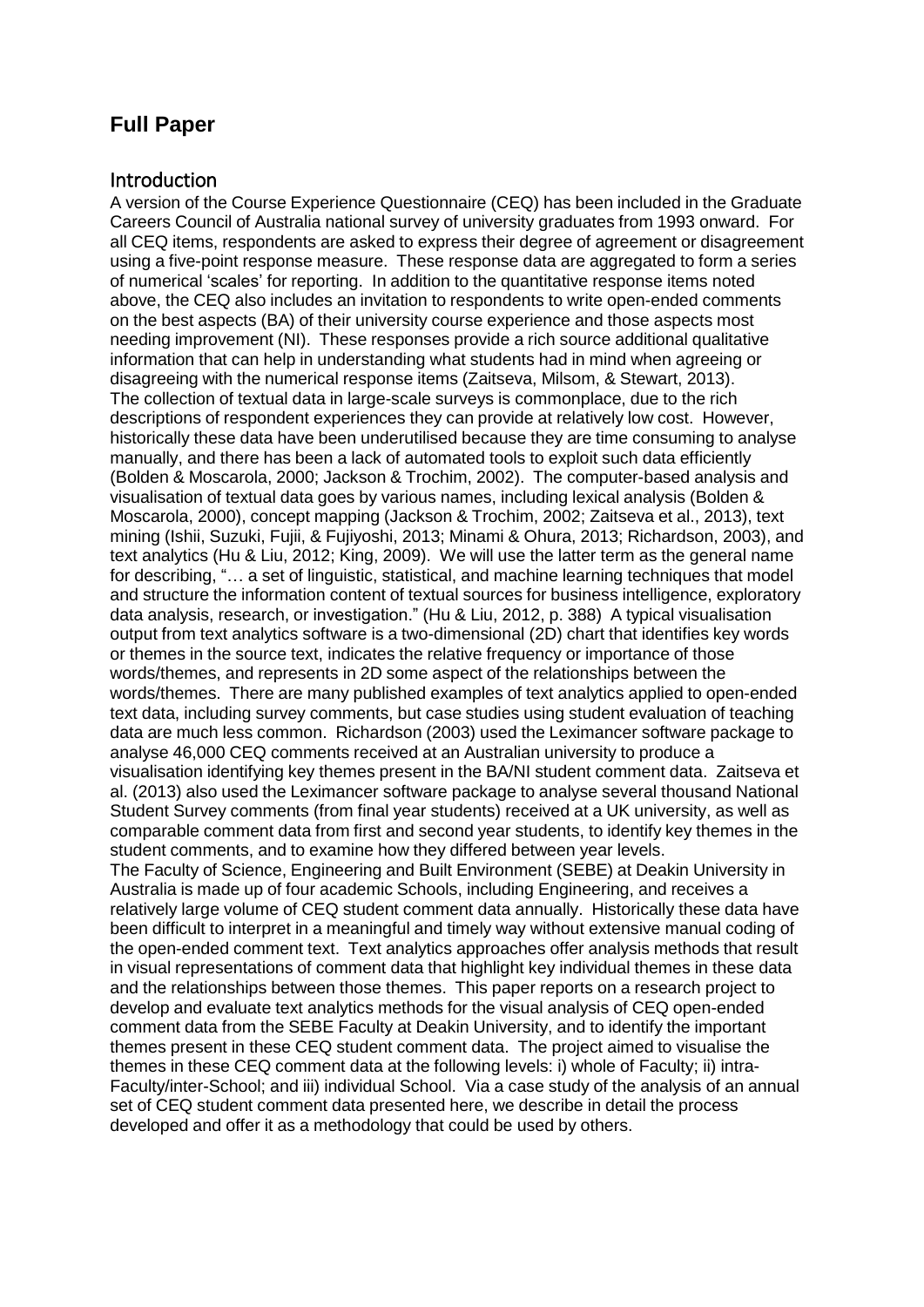# Method

As required by institutional ethics processes, exemption from ethics approval was obtained for the use of a de-identified annual set of CEQ comment data for the Deakin University SEBE Faculty. The text analytics software package KH Coder [\(Higuchi,](#page-7-8) 2014; [Ishii](#page-7-3) et al., [2013;](#page-7-3) [Minami](#page-7-4) & Ohura, 2013) was used to analyse an annual CEQ open-ended comment set for the SEBE Faculty. KH Coder was selected as it is free and provides a range of analysis and visualisation options described below. KH Coder supports the use of a dictionary of 'stop words', that is, words to be ignored in any analysis of the text (Hu & [Liu,](#page-7-6) [2012\)](#page-7-6). Common English words and parts of speech, such as 'I', 'a', 'am', 'be', 'my', 'the', etc., add little to the analysis, and their relatively high frequency often masks the words/terms that are actually of significance (Bolden & [Moscarola,](#page-7-1) 2000). A stop word dictionary was developed based on the example English stop word dictionary supplied with KH Coder, after inspection to remove any words likely to be relevant in the context here, such as 'computer'.

A second issue that can mask the significance of words/terms in text analytics is the presence of inflected and/or derived forms of words, for example, a key root word such as 'write' may also be present in the source text as 'writing', 'wrote', 'written', etc. KH Coder implements 'stemming' to consolidate inflected and derived words into their root form. KH Coder supports stemming using Porter's 'snowball' algorithm (Hu & Liu, [2012\)](#page-7-6), or via 'lemmatisation', which first attempts to break the source text into standard parts of speech prior to consolidating words into their root forms (Bolden & [Moscarola,](#page-7-1) 2000). Here we use stemming via lemmatisation based on English parts of speech (nouns, proper nouns, adjectives, verbs, etc.). In text analytics a 'unit of analysis' is required, that is, what is the smallest elemental grouping of text upon which the analysis will be based. KH Coder supports sentences and paragraphs as units of analysis. In our data, each student comment is represented as a paragraph in a text file. It is individual student comments that are of interest here, so we choose the unit of analysis as paragraphs. KH Coder supports a range of text data analysis and visualisation methods – the two that we employ here are multidimensional scaling (MDS) and the co-occurrence network (CON).

Generically, MDS computes a measure of 'similarity' (or conversely 'distance') between all pairs of text terms, then seeks a representation (visualisation) of the terms in the least possible number of dimensions, such that original similarity/distance values between all term pairs are shown with the least error possible (Namey, Guest, Thairu, & [Johnson,](#page-7-9) 2007). While MDS can be implemented manually [\(Jackson](#page-7-2) & Trochim, 2002), large data sets and many distance and dimensional reduction algorithms are best suited to computer implementation. The error in the resultant visualisation is reduced as more dimensions are used, however using more than two dimensions makes the visualisation hard to display and interpret visually [\(Namey](#page-7-9) et al., 2007). KH Coder supports a number of distance measures and dimensional reduction techniques – here we use the Jaccard distance measure [\(Hu](#page-7-6) & Liu, [2012\)](#page-7-6) and the Kruskal distance scaling method for dimensional reduction [\(Chen](#page-7-10) & Buja, [2009\)](#page-7-10). KH Coder can perform MDS in one, two or three dimensions and visualise the result – here we use 2D MDS as a trade-off between the fidelity of the representation of distances and the ease of interpretation of the visualisation. Words/terms clustered close together in the resultant MDS visualisation are found more frequently close together in the source text, and may reveal key themes in the student comments. Based on specifying the minimum frequency of occurrence of a term for inclusion in the MDS analysis and visualisatio[n](#page-7-0) [\(Zaitseva](#page-7-0) et al., 2013), terms appear as circles/bubbles in the plot, and it is possible to configure the plot to indicate the relative frequency of terms by the relative size of their bubble. It is possible to vary the minimum frequency of occurrence of a term, to examine the impact on the analysis. KH Coder provides the exploratory facility to identify by group colour different numbers of clusters in MDS visualisations based on dimensional similarity.

Co-occurrence refers to the presence of two (or more) words/terms in the same unit of analysis [\(Namey](#page-7-9) et al., 2007) – here we are interested if the same word/term pairs/groups frequently co-occur in student comments. KH Coder uses the Jaccard distance as a measure of co-occurrence for term pairs. Based on specifying the minimum frequency of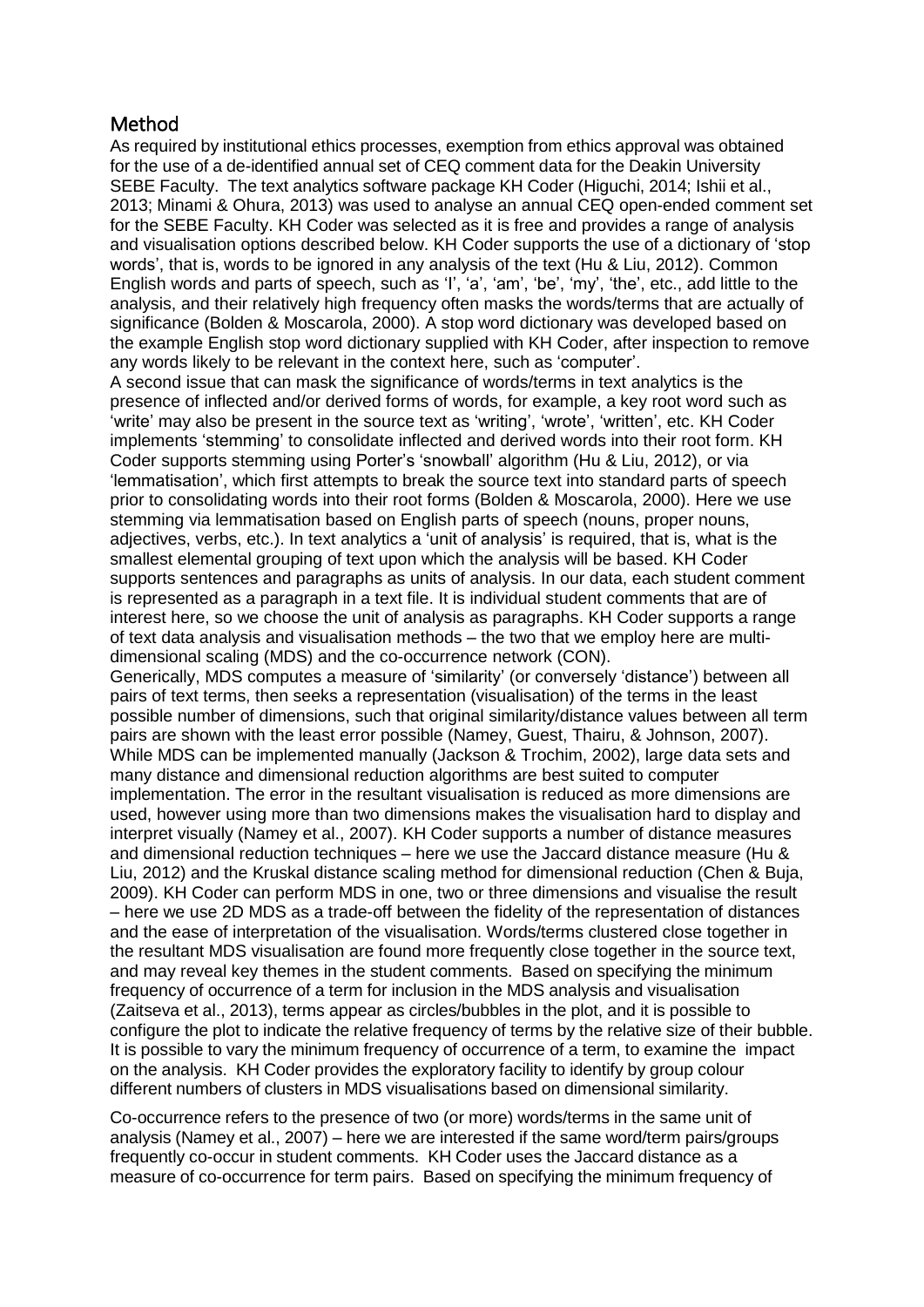occurrence of a term for inclusion in the CON analysis and visualisation, terms appear as circles/bubbles in a network plot based on the [Fruchterman](#page-7-11) and Reingold (1991) layout algorithm. Frequently co-occurring terms in the visualisation are connected by lines. It is possible to configure the plot to indicate the relative frequency of terms by the relative size of their bubble, and to indicate the relative frequency of co-occurrence of terms by the relative thickness of the line connecting their bubbles. KH Coder provides the exploratory facility to apply a range of colour coding schemas to emphasise different network features. KH Coder provides a key-word-in-context (KWIC) concordance feature that can identify the locations in the source comments of phrases that contain one or more specified keywords within a specified distance of each other (Bolden & [Moscarola,](#page-7-1) 2000). Based on identifying pairs/groups of terms appearing in MDS and CON visualisations that are of interest to investigate further, the KWIC concordance feature allows these term groupings to be located in their original comment context for consideration.

The BA student comment set for the entire Faculty was visualised as a MDS plot, choosing the minimum term frequency to be included in the analysis such that the resultant visualisation contained approximately 50 terms (Bolden & [Moscarola,](#page-7-1) 2000). The same comment set was visualised as a CON plot, with the number of terms to include specified to be the same as the number ultimately included in the MDS plot. The resultant MDS and CON plots were examined to identify key themes emerging, especially themes indicated by both forms of visualisation. The KWIC concordance was used to interrogate the terms related to the identified themes in the original context of the source comment set, to see if there were consistent messages being presented by students. This visualisation/ interrogation process was repeated for the NI student comment set for the entire Faculty. Each individual student comment in the BA comment set for the entire Faculty was tagged/prepended with an identifier indicating the owning School for the program of study to which the comment was related. The visualisation/interrogation process was repeated, resulting in new all-Faculty MDS and CON visualisations that included a locus point bubble for each School, positioned within all of the term bubbles according to the analysis and layout rules for the particular type of visualisation (Bolden & [Moscarola,](#page-7-1) 2000). This intra-Faculty/inter-School form of visualisation provided a view on where the Schools sat in relation to each other and all the of included comment terms, within the resultant 2D space of the particular type of visualisation. This School-based tagging and visualisation/ interrogation process was repeated for the NI student comment set for the entire Faculty. Finally, the visualisation/interrogation process was repeated for the individual BA and NI student comment sets for each of the four Schools in Faculty separately, to yield MDS and CON plots that provided a more detailed/focussed view of comment themes for the unique context of each School.

## Results and Discussion

The annual CEQ open-ended comment set for the SEBE Faculty at Deakin University used here contained 482 BA and 458 NI comments, containing 13,571 words, from 513 individual student respondents across 55 separate academic programs. For the period in question, the overall Deakin CEQ response rate was close to the median of all Australian universities.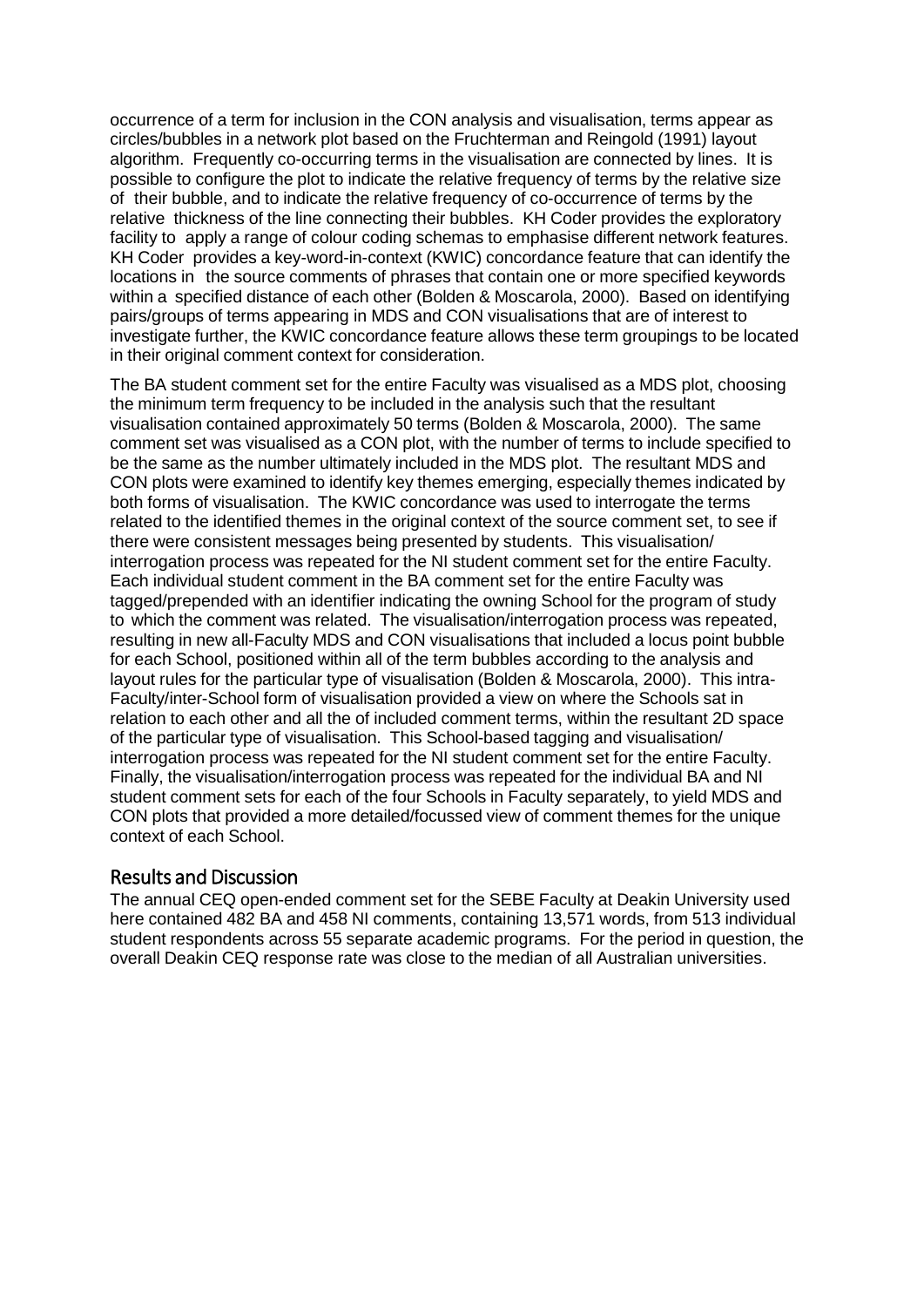#### Whole of Faculty level

Figure 1 presents the MDS visualisation for BA comments for the entire Faculty. For practical readability of the visualisation, a lower limit has to be chosen for words to be included in the analysis – here a limit of word frequency of 13 or greater resulted in 51 terms being included in the analysis. Acknowledging that the identification of clusters in the visualisation is indicative rather than definitive, 12 separately coloured clusters are shown. Figure 2 presents the CON visualisation for BA comments for the entire Faculty based on the same set of 51 terms. One notable feature present in both Figure 1 and Figure 2 is relatively large bubbles for the terms 'practical' and 'work' that are closely associated (MDS) and closely connected (CON). The KWIC concordance feature was set to use 'practical' as the primary search term, in conjunction with 'work' appearing within five words either to the left or right. Table 1 presents the KWIC concordance summary of source comment text entries meeting the search criteria. It can be seen that students regularly reported the value of practical work in their studies. Other notable term pairings apparent in Figure 1 and Figure 2 include: 'good' and 'lecturer'; 'learning' and 'environment'; 'interesting' and 'subject'; and, 'research' and 'project. The whole of Faculty visualisation process was repeated for the NI comment set. Together, this set of four visualisations provides an overview of the key themes/issues reported by students responding to the open-ended comments section of the CEQ that are most relevant for the Faculty-level teaching and learning administrators.



Figure 1: MDS visualisation for 'best aspects' comments for the entire Faculty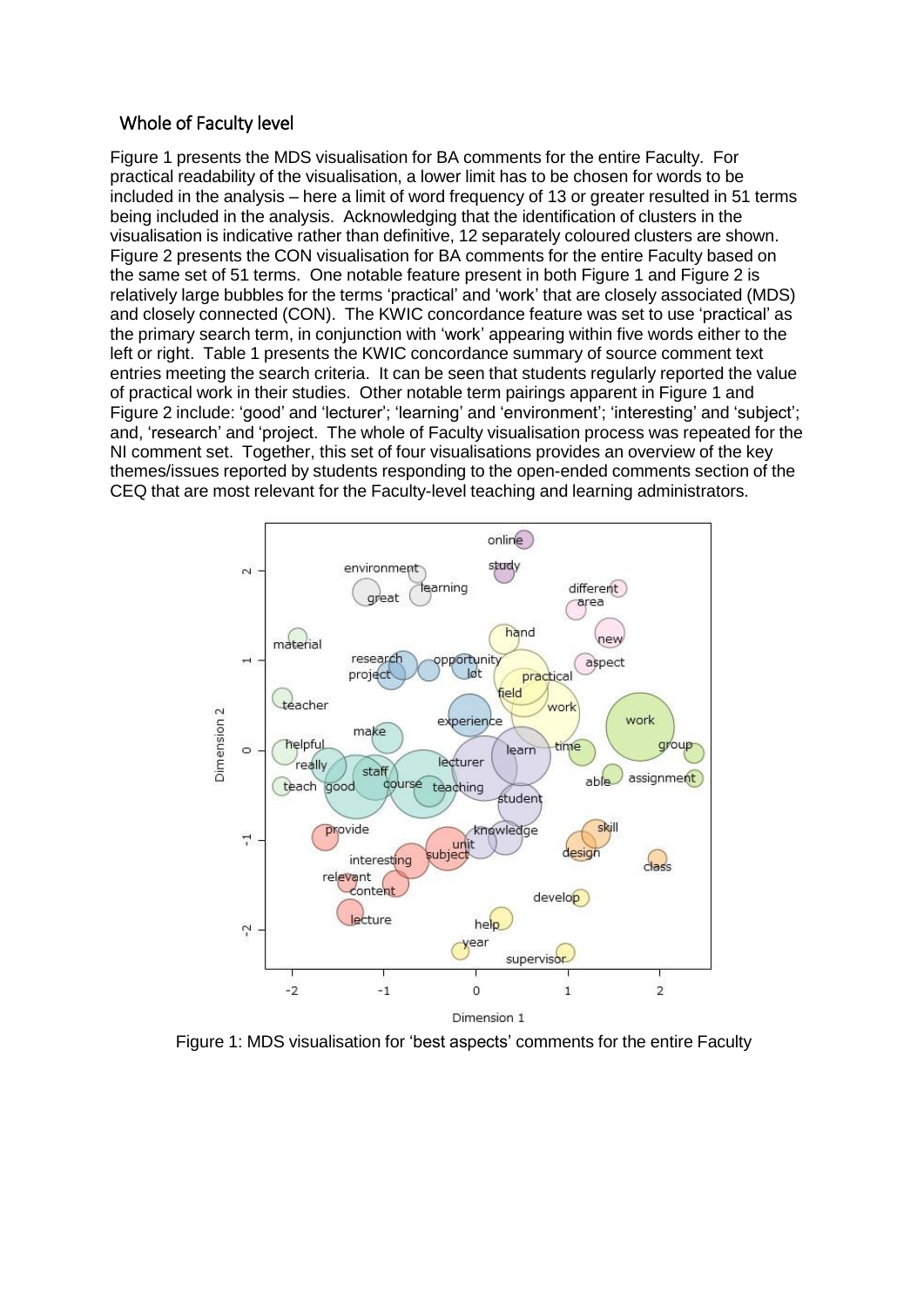

Figure 2: CON visualisation for 'best aspects' comments for the entire Faculty

|            | ו מטוס דו דו סווייט טעופטועט וואס טענטער מיטור ווי דער טעווויוט וואס וואס טענער ווי דער סווייט ווי טענ |
|------------|--------------------------------------------------------------------------------------------------------|
| practical  | work was very affective and applicable                                                                 |
| practical  | work                                                                                                   |
| practical  | work was excellent                                                                                     |
| practicals | and lab work.                                                                                          |
| practical  | work                                                                                                   |
| practical  | work to real life situations and able to                                                               |
| practical  | work was good too.                                                                                     |
| practical  | work ability to choose electives                                                                       |
| practical  | applications of field work                                                                             |
| practical  | work.                                                                                                  |
| practical  | field work                                                                                             |
| practical  | field work was thoroughly enjoyable                                                                    |
| practical  | work but the course could use some more                                                                |
| practical  | work and professional practice placement                                                               |
| practical  | work that i did.                                                                                       |
| practical  | work                                                                                                   |
| practical  | and tutorial classes involved working                                                                  |
|            |                                                                                                        |

| Table 1: KWIC concordance for terms 'practical' & 'work' in BA comments for entire Faculty |  |  |
|--------------------------------------------------------------------------------------------|--|--|
|--------------------------------------------------------------------------------------------|--|--|

#### Intra-Faculty/inter-School level

Following tagging of individual student comments with a School identifier (SCA, SCB, SCC or SCD), Figure 3 presents the MDS visualisation for BA comments for the entire Faculty. This visualisation is based on an analysis including terms with a frequency of 14 or greater, resulting in 48 terms being included. Figure 4 presents the CON visualisation for Schooltagged BA comments for the entire Faculty based on the same set of 48 terms. While many of the same terms appear in Figure 3 and Figure 4 compared to Figure 1 and Figure 2, the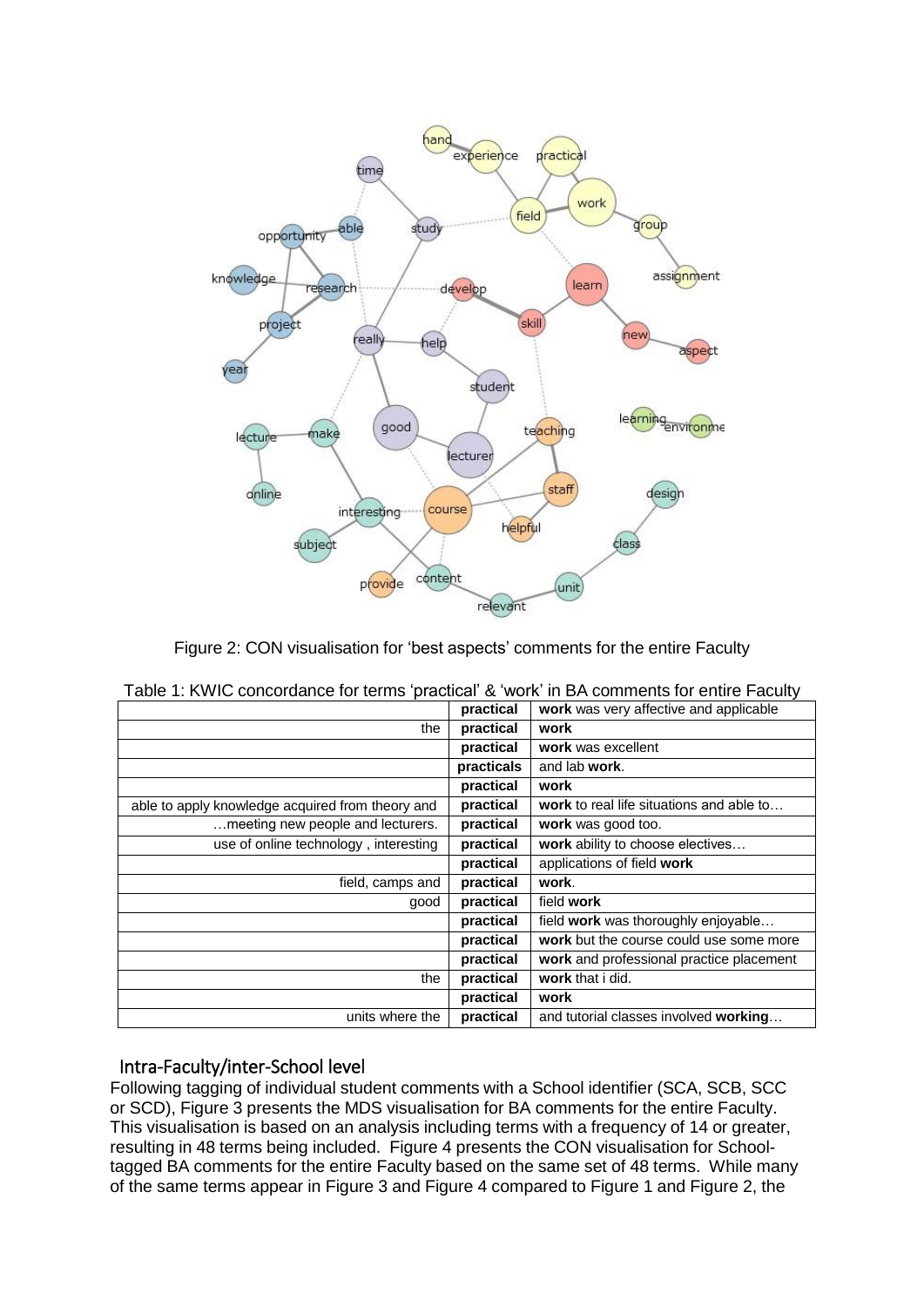slightly smaller number of included terms, and the appearance of the frequent School tags, means that some less frequently occurring terms have been omitted from these analyses. The relative size of the School identifier terms provides an indication of the relative number of BA comments received for each School. The presence of the School tags in the analysis means that the relationships between comment terms has been altered somewhat, with the School names acting a focus points 'attracting' those terms most frequently appearing in student comments associated with those Schools. It can be seen that School A (a designbased discipline School) is particularly associated with the term 'design', and interrogation of the term 'design' with the KWIC concordance tool revealed that virtually all comments including the term 'design' were from School A. School B appears in Figure 3 as a relatively small MDS bubble, but doesn't appear in Figure 4 (CON) at all. The small size of the School B bubble in the MDS and its absence from the CON suggested that the comparatively few BA comments received for School B did not contain specific terms that occurred frequently enough to reach the threshold limit for inclusion in the CON visualisation. It can be seen that School C (a School hosting significant laboratory and field work) was strongly associated with the 'practical work' dyad (term pair) observed in Figure 1 and Figure 2. Interrogation using the KWIC concordance tool confirmed that this was the case. Figure 3 shows that School D appeared to be associated with the adverb term 'really'. Figure 4 suggests that this could be in conjunction with the term 'good'. Interrogation using the KWIC concordance tool confirms a number of student BA comments from School D contained the dyad 'really good'. The intra-Faculty visualisation process was repeated for the NI comment set. Together, this set of four visualisations provides an additional Faculty-level overview of the key comment themes reported by students, including inter-School information about the relative number of CEQ comments from each School, and the relative association of each School with comment terms within the resultant 2D space of the each type of visualisation.



Figure 3: MDS visualisation for 'best aspects' comments for the intra-Faculty level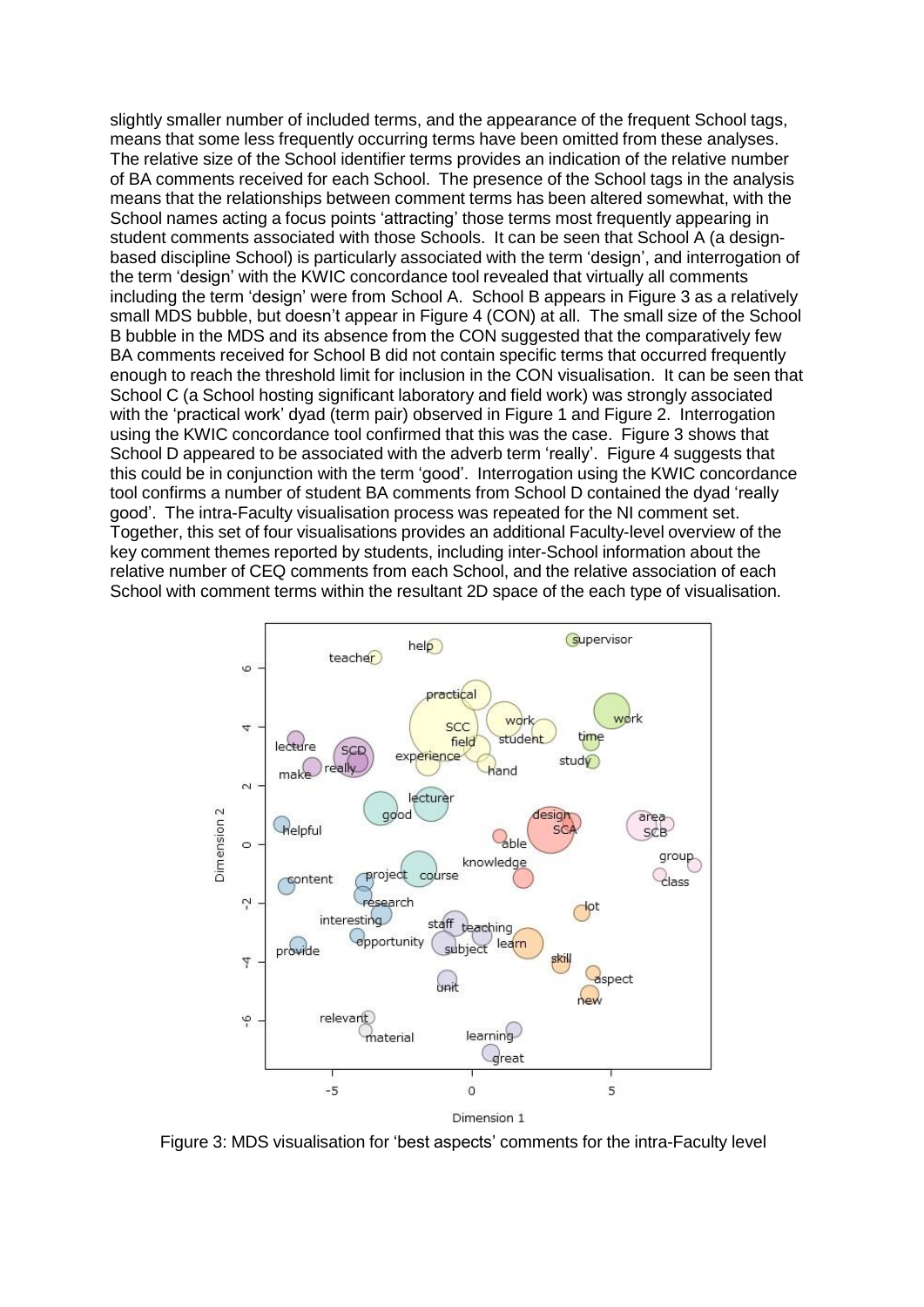

Figure 4: CON visualisation for 'best aspects' comments for the intra-Faculty level

## School level

Although the details are omitted here for brevity, the student comment sets for each individual School were separately visualised using the Faculty-level method described above, to obtain a view of the comment themes specifically for each School.

## **Conclusions**

A method for processing CEQ comment data and analysing them with the free KH Coder text analytics software package to produce relevant and informative visualisations was developed. Multi-dimensional scaling visualisations were found to provide a useful overall representation of the key words/themes in CEQ comment data, showing the relative relationship between words/themes. Co-occurrence network visualisations were found to provide a useful representation of the key word phrases/clusters in CEQ comment data. The KWIC text concordance feature allowed the comment data underlying the visualisations to be interrogated to understand the original context of the comments. Three different levels of analysis ((i) whole of Faculty; (ii) intra-Faculty/inter-School; and (iii) individual School) provided information yielding different insights into the student comment data for different levels of academic administration and leadership within the SEBE Faculty. In particular, the intra-Faculty level visualisations successfully identified some of the distinctive characteristics of particular Schools, such as a design focus and significant use of practical work. Although omitted for brevity, the various NI comment visualisations successfully identified many of the issues commonly reported by students in CEQ comments as 'needing improvement', including access to resources, opportunities for work experience, better assignment feedback, and more time with teaching staff.

We note some limitations to this investigation. While text analytics visualisation techniques provide an objective and repeatable representation of open-ended student comment data, it